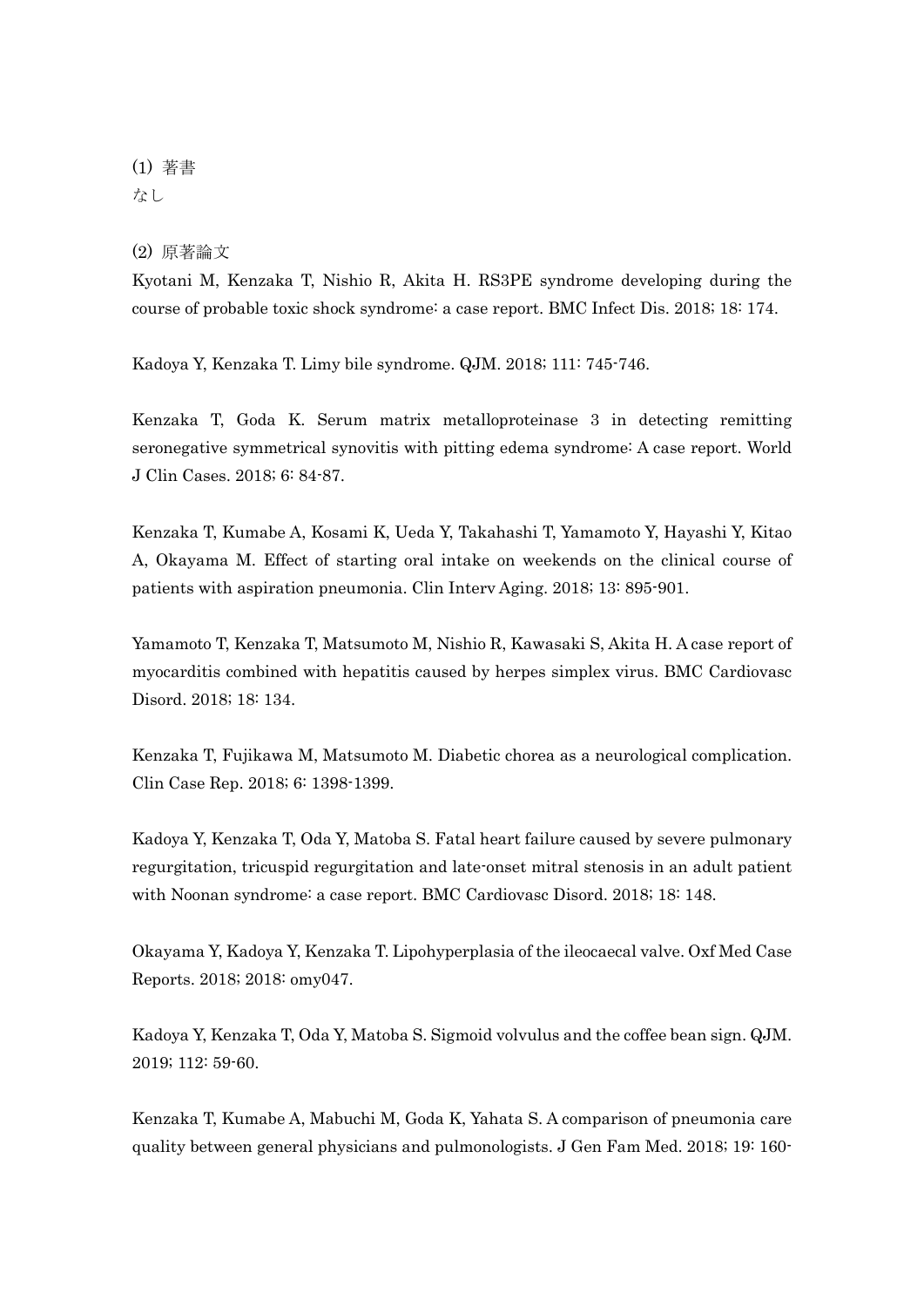165.

Kosami K, Kenzaka T. Mandibular Herpes Zoster. Intern Med. 2019; 58: 459-460.

Kenzaka T, Miyoshi K, Nakaji H. Iatrogenic pneumopericardium in the setting of carcinomatous pericarditis. BMJ Case Rep. 2018 Oct 12;2018. pii: bcr-2018-227270. (PMID: 30317212)

Kenzaka T, Goda K. Transverse-sigmoid sinus dural arteriovenous fistula diagnosed after convulsions. Oxf Med Case Reports. 2018; 2018: omy092.

Kenzaka T, Kamada M. Osteitis Condensans Ilii. Intern Med. 2018 Nov 19. [Epub ahead of print]

Goda K, Kenzaka T, Chang B, Akita H. Two cases of pneumococcal spondylitis in the same household: a case report. BMC Infect Dis. 2018; 18: 666.

Yahata S, Kamada M, Kenzaka T. Impacted wooden toothpick in the stomach. Clin Case Rep. 2018; 6: 2517-2518.

Kenzaka T. Atlantoaxial Rotatory Fixation. Intern Med. 2019 Jan 10. [Epub ahead of print]

八幡晋輔 , 樫木孝次, 見坂恒明, 岡山雅信.夏季休暇に実施した地域医療体験実習(地域医 療夏季セミナー in ひょうご)による医学生の意識の経年変化(会議録). 医学教育 2018; 49 Suppl: 240.

見坂恒明, 八幡晋輔, 馬渕真依, 合田建, 隈部綾子, 秋田穂束, 岡山雅信.ホームステイ型地 域医療実習が医学生の意識変化に及ぼす実習効果の検討(会議録).医学教育 2018; 49 Suppl: 128.

見坂恒明, 合田建.侵襲的歯科治療時における抗菌薬の予防投与の現況についての検討兵庫 県歯科医師会調査より(会議録).日本化学療法学会雑誌 2018; 66 Suppl: 306.

合田建, 見坂恒明, 常彬.夫婦間で発症した侵襲性肺炎球菌感染症/肺炎球菌性脊椎炎の 2 例 (会議録/症例報告).日本化学療法学会雑誌 2018; 66 Suppl: 289.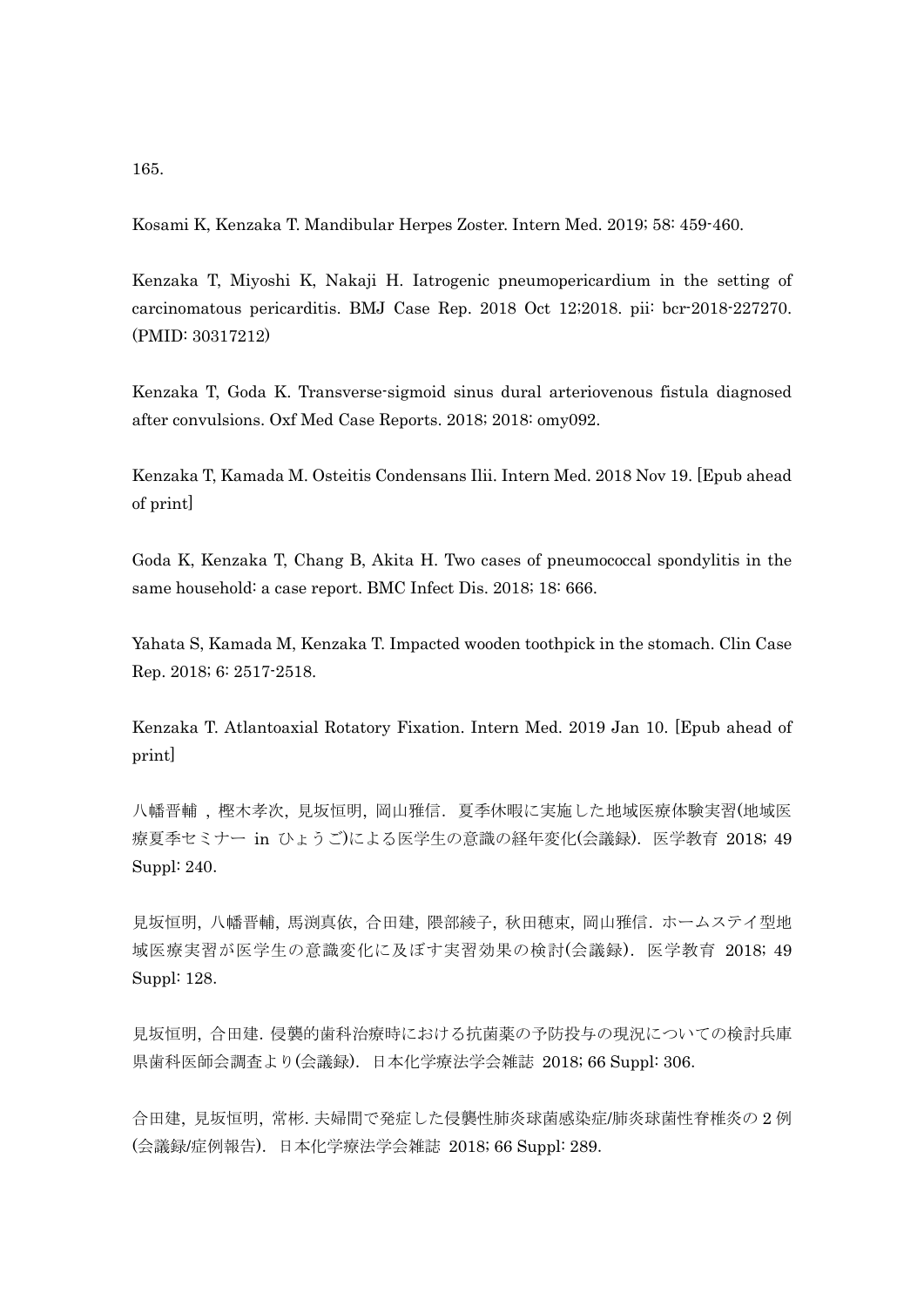戸田誠也, 合田建, 見坂恒明, 常彬, 松本正憲.胆汁から肺炎球菌が培養された侵襲性肺炎 球菌感染症を伴う急性胆嚢炎の 1 例(会議録/症例報告) .日本化学療法学会雑誌 2018; 66 Suppl: 264.

(3) 総説

(4) 学会・研究会発表

Tsuneaki Kenzaka, Shinsuke Yahata, Mai Mabuchi, Ken Goda, Hozuka Akita, Masanobu Okayama. Augmentation of medical students' appreciation of community-based medicine by an educational program of community-based medicine involving residential homestays. 22nd World Organization of Family Doctors (WONCA) World Conference, Seoul, Korea, October 17-21, 2018

Ken Goda, Tsuneaki Kenzaka, Mai Mabuchi, Hozuka Akita. The Relationship between Active Patient Presentation by Junior Resident Doctors and their Level of Satisfaction in Medical Meetings. 22nd World Organization of Family Doctors (WONCA) World Conference, Seoul, Korea, October 17-21, 2018

Naoya Mizutani, Koki Kosami, Tsuneaki Kenzaka. Mandibular herpes zoster. 22nd World Organization of Family Doctors (WONCA) World Conference, Seoul, Korea, October 17-21, 2018

Kei Yokota, Masanori Harada, Yutaka Nakashima, Kei Miyano, Tsuneaki Kenzaka. The Educational Effect of Joint Video Conferences Connecting Several Family Medicine Residency Programs. 22nd World Organization of Family Doctors (WONCA) World Conference, Seoul, Korea, October 17-21, 2018

見坂恒明,山本哲也,秋田穂束,丹波市歯科医師会.侵襲的歯科治療時における抗菌薬の 適正使用についての検討-丹波市歯科医師会調査より-. 第 115 回日本内科学会総会・講 演会,京都,2018 年 4 月 13‐15 日.

山本哲也, 見坂恒明, 星島正彦, 秋田穂束. 歯科治療における抗凝固薬の適正使用につい ての検討.第 115 回日本内科学会総会・講演会,京都,2018 年 4 月 13‐15 日.

八幡晋輔, 見坂恒明, 山本哲也, 岡山雅信, 秋田穂束, 丹波市歯科医師会. 骨吸収抑制薬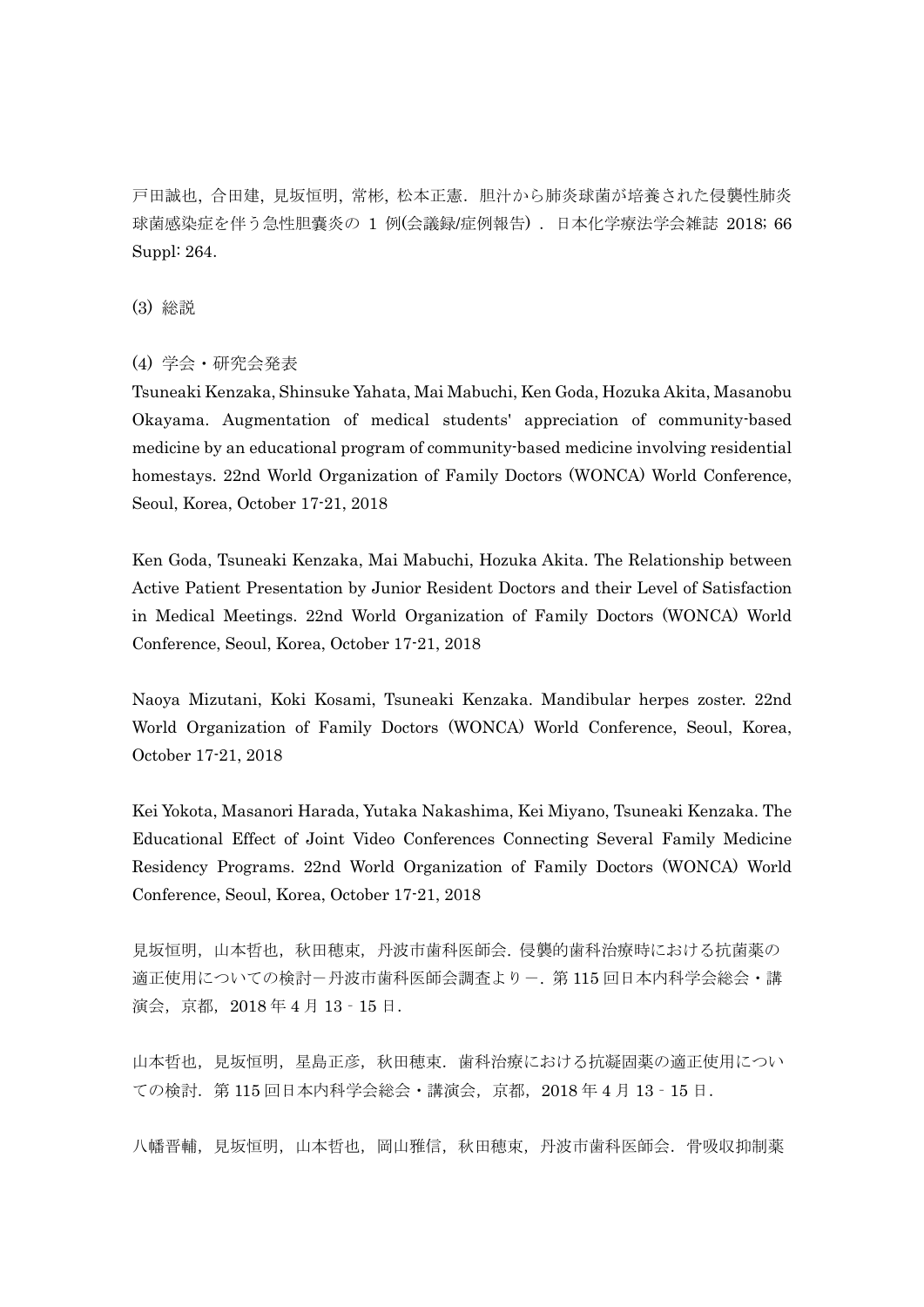関連顎骨壊死(ARONJ)に関連する、歯科医師の意識調査. 第 115 回日本内科学会総会·講 演会,京都,2018 年 4 月 13‐15 日.

合田建,星島正彦,河崎悟,藤井康和,西崎朗,秋田穂束,見坂恒明,谷内江昭宏.サイ トカインプロファイリングが成人 Still 病 (AOSD)の診断及びマクロファージ活性化症候 群 (MAS) 続発の予見に有効であった1例. 第115回日本内科学会総会·講演会, 京都, 2018 年 4 月 13‐15 日.優秀演題賞受賞.

戸田誠也,合田建,見坂恒明,常彬.胆汁から肺炎球菌が培養された侵襲性肺炎球菌感染 症を伴う急性胆嚢炎の1例. 第92回日本感染症学会学術講演会 第66回日本化学療法学 会総会 合同学会,岡山,2018 年 5 月 31 日‐6 月 2 日.

合田建,見坂恒明,常彬.夫婦間で発症した侵襲性肺炎球菌感染症/肺炎球菌性脊椎炎の 2 例.第 92 回日本感染症学会学術講演会 第 66 回日本化学療法学会総会 合同学会,岡山, 2018 年 5 月 31 日‐6 月 2 日.

見坂恒明,合田建,兵庫県歯科医師会.侵襲的歯科治療時における抗菌薬の予防投与の現 況についての検討 -兵庫県歯科医師会調査よりー. 第92回日本感染症学会学術講演会 第 66 回日本化学療法学会総会 合同学会, 岡山, 2018 年 5 月 31 日 - 6 月 2 日.

汁本誠長, 見坂恒明, 上田隆, 河﨑悟, 西崎朗, 秋田穂束. インフルエンザ A/H3N2 感染 に横紋筋融解症を合併した1例. 第220回日本内科学会近畿地方会,大阪, 2018年6月 16 日.

松本正憲,河崎悟,藤井康和,西崎朗,秋田穂束,西尾亮,見坂恒明.インフルエンザ B 型感染に肝機能障害を合併した 1 例.第 220 回日本内科学会近畿地方会,大阪,2018 年 6月16日. 若手奨励賞演題.

徳田浩亮,山本哲也,中治仁志,岸本一郎,恒成徹,見坂恒明.無菌性髄膜炎を契機とし て中枢性尿崩症を発症した1例.第 220 回日本内科学会近畿地方会,大阪,2018 年 6 月 16 日.

京谷萌,山崎海成,浦瀬靖代,後藤葉,村上敦史,小山司,見坂恒明.腸瘻患者に発症し た Gemella morbillorum による膿胸の 1 例. 第 220 回日本内科学会近畿地方会, 大阪, 2018 年 6 月 16 日.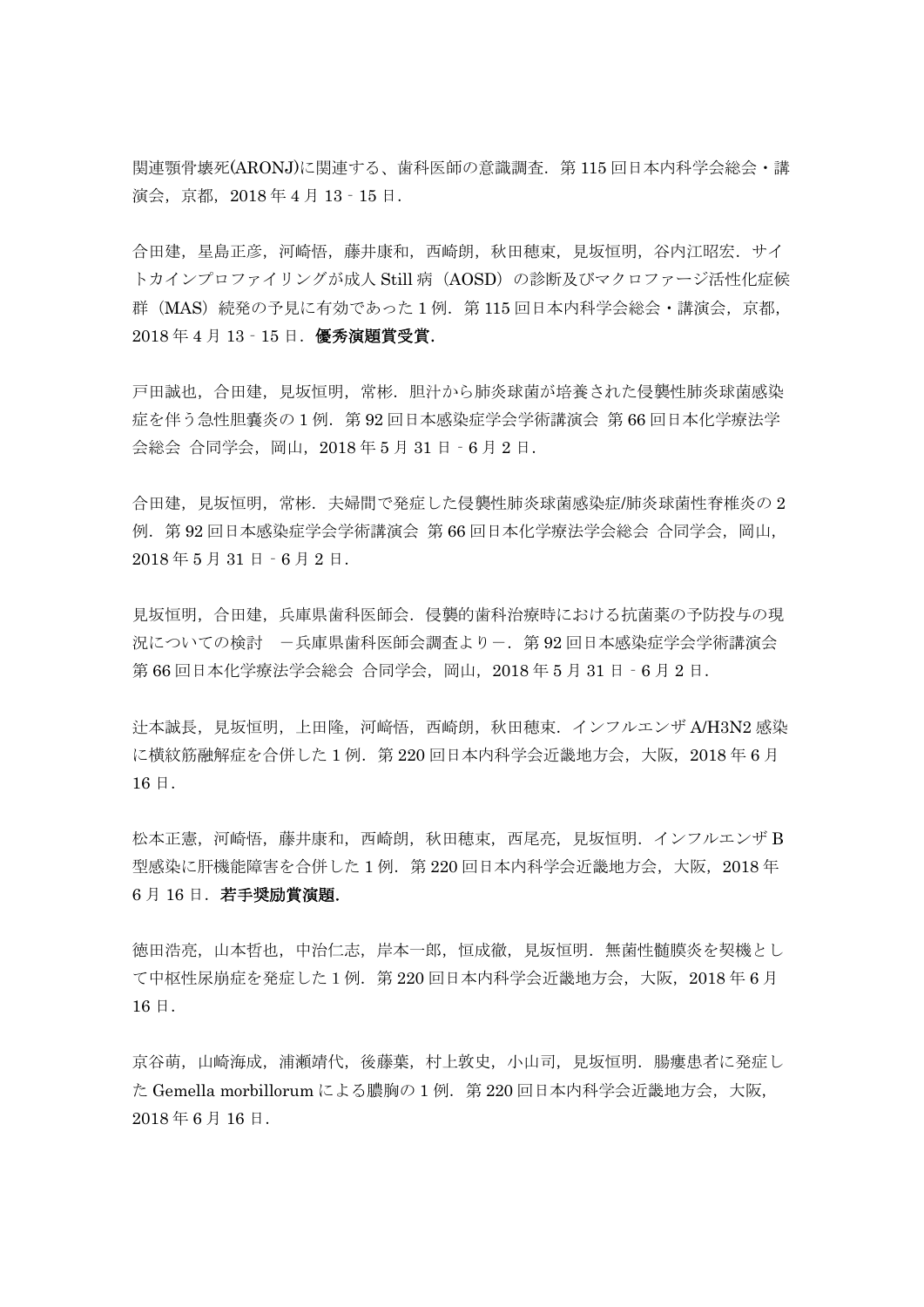小佐見光樹,見坂恒明.下顎神経領域の帯状疱疹の1例. 第9回日本プライマリ・ケア連 合学会学術大会,津,2018 年 6 月 16‐17 日.

見坂恒明,八幡晋輔,馬渕真依,合田建,秋田穂束,岡山雅信.ホストファミリーから見 た、ホームステイ型地域医療実習の検証–兵庫県立柏原病院夏季セミナーより–. 第9回 日本プライマリ・ケア連合学会学術大会,津, 2018年6月16 - 17日.

八幡晋輔,樫木孝次,見坂恒明,岡山雅信.夏季休暇を利用した 2 泊 3 日の地域医療体験 における、地域医療マインド醸成に寄与する要因の検討.第 9 回日本プライマリ・ケア連 合学会学術大会,津,2018 年 6 月 16‐17 日.

樫木孝次,八幡晋輔,見坂恒明,岡山雅信.2 週間の地域医療実習における、地域医療マ インド醸成に寄与する要因の検討. 第9回日本プライマリ・ケア連合学会学術大会,津, 2018 年 6 月 16‐17 日.

馬渕真依, 見坂恒明, 合田建, 鈴木智大, 松崎三徳, 秋田穂束, 初期研修医が地域住民に 健康講話を行うことによる,地域医療に対する意識変化の検討.第 9 回日本プライマリ・ ケア連合学会学術大会,津,2018 年 6 月 16‐17 日.

合田建,見坂恒明,馬渕真依,鈴木智大,松崎三徳,秋田穂束.初期研修医が入院カンフ ァレンスでプレゼンテーションすることの教育効果.第 9 回日本プライマリ・ケア連合学 会学術大会,津,2018 年 6 月 16‐17 日.

辻村英二,八幡晋輔,迫健太郎,見坂恒明,岡山雅信.小学校での一次救命処置講習会 が、児童の医療・介護職に対する興味に及ぼす効果.第 9 回日本プライマリ・ケア連合学 会学術大会,津,2018 年 6 月 16‐17 日.

見坂恒明,八幡晋輔,馬渕真依,合田建,隈部綾子,秋田穂束,岡山雅信.ホームステイ型 地域医療実習が医学生の意識変化に及ぼす実習効果の検討.第 50 回日本医学教育学会大会, 東京, 2018年8月3-4日.

八幡晋輔,樫木孝次,見坂恒明,岡山雅信.夏季休暇に実施した地域医療体験実習(地域医 療夏季セミナー in ひょうご)による医学生の意識の経年変化. 第50回日本医学教育学会 大会, 東京,2018 年 8 月 3‐4 日.

佐藤洸希,長谷川貴也,杉山陽介,隈部綾子,恒成徹,見坂恒明.セファゾリン長期投与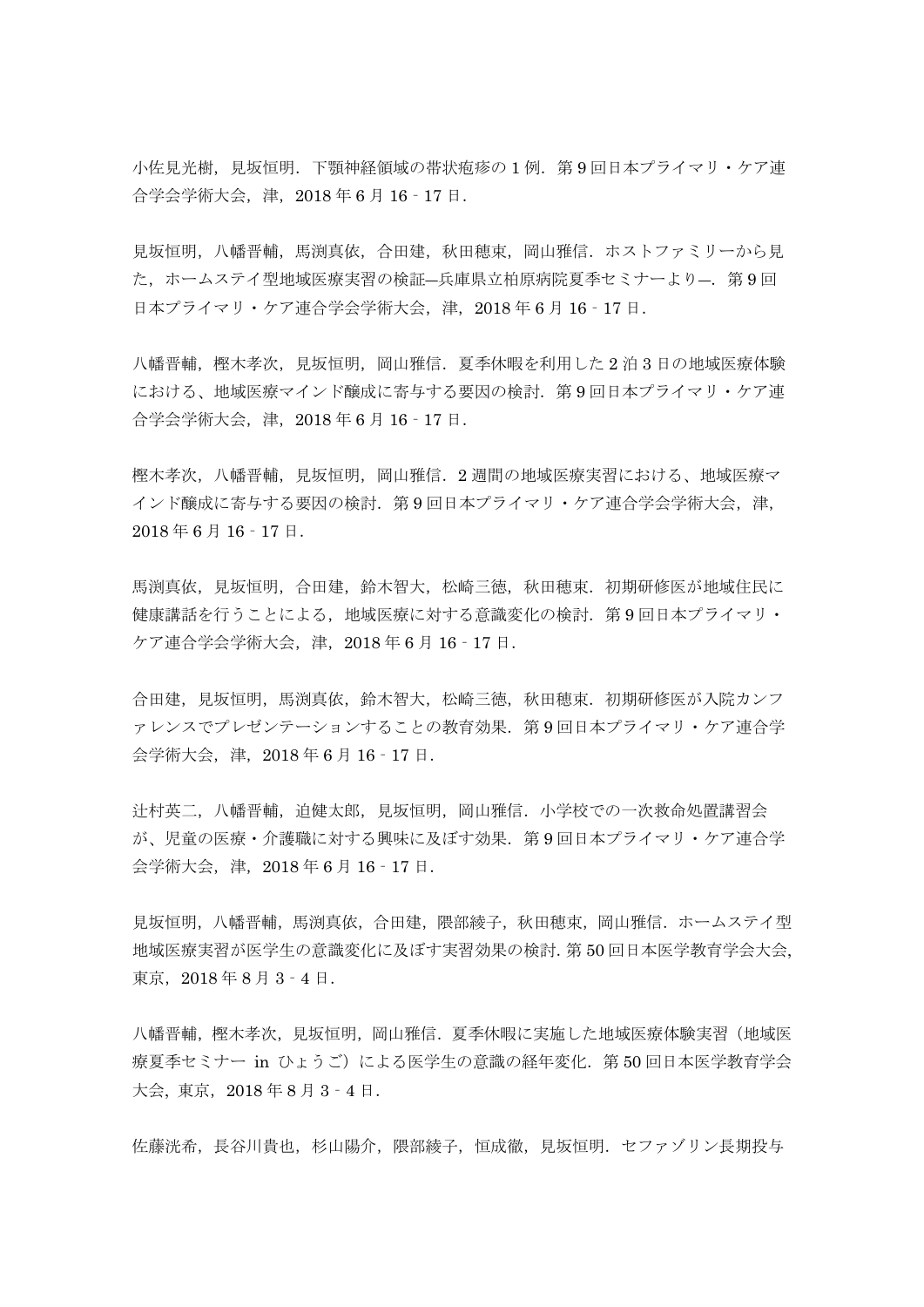により凝固異常を来した1例. 第221回日本内科学会近畿地方会,大阪, 2018年9月22 日.

長谷川貴也,杉山陽介,隈部綾子,恒成徹,浦瀬靖代,見坂恒明.インフルエンザ感染後 にたこつぼ心筋症を合併した1例. 第221回日本内科学会近畿地方会,大阪,2018年9 月 22 日.

合田建,星島正彦,西崎朗,秋田穂束,見坂恒明.コアグラーゼ陰性ブドウ球菌(CNS)に より Toxic shock syndrome (TSS) を来たした1例. 第 221 回日本内科学会近畿地方会, 大阪, 2018年 9月 22日. 優秀賞受賞.

高田健司,新有悠人,佐和琢磨,河﨑悟,西崎朗,秋田穂束,吉田和則,見坂恒明. 基質 特異性拡張型 β ラクタマーゼ (ESBL)産生大腸菌による感染性心内膜炎 (IE)の1例. 第 221 回日本内科学会近畿地方会,大阪,2018 年 9 月 22 日.

京谷萌, 見坂恒明. Clostridium ramosum による胆嚢炎及び菌血症の 1 例. 第88回日本 感染症学会西日本地方会学術集会 第 61 回日本感染症学会中日本地方会学術集会 第 66 回日本化学療法学会西日本支部総会 三学会合同開催,鹿児島,2018 年 11 月 16‐18 日.

隈部綾子, 見坂恒明. ESBL 産生大腸菌による感染性心内膜炎 2 例と文献レビュー. 第 88 回日本感染症学会西日本地方会学術集会 第 61 回日本感染症学会中日本地方会学術集会 第 66 回日本化学療法学会西日本支部総会 三学会合同開催, 鹿児島, 2018 年 11 月 16 -18 日.

合田建, 見坂恒明. インフルエンザ罹患後に Staphylococcus simulans (S. simulans) 菌血 症を伴い Toxic shock syndrome(TSS)を来たした 1 例.第 88 回日本感染症学会西日本地 方会学術集会 第 61 回日本感染症学会中日本地方会学術集会 第 66 回日本化学療法学会西 日本支部総会 三学会合同開催,鹿児島,2018 年 11 月 16‐18 日.

藤川萌恵美,合田建,見坂恒明.月単位の時間差で夫婦間に発症した過粘稠性 Klebsiella pneumoniae による侵襲性肝膿瘍症候群の 2 例.第 88 回日本感染症学会西日本地方会学術 集会 第 61 回日本感染症学会中日本地方会学術集会 第 66 回日本化学療法学会西日本支部 総会 三学会合同開催, 鹿児島, 2018年11月16 - 18日. 研修医優秀セッション演題

清水健史,隈思部綾子,芦崎太一朗,杉山陽介,中治仁志,岸本一郎,恒成徹,見坂恒明.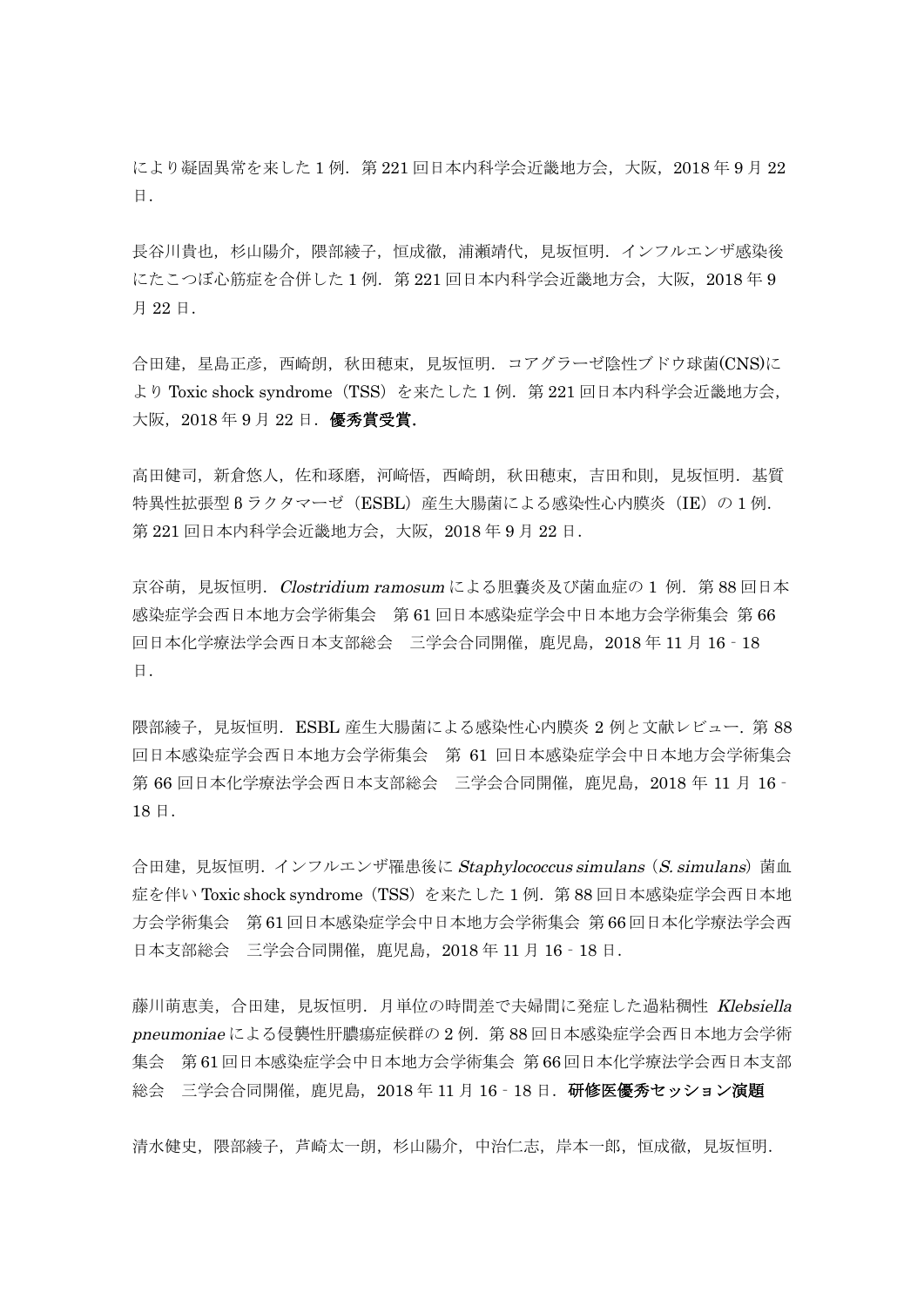開口障害を来たした成人スティル病 (AOSD) の 1 例. 第 32 回日本プライマリ・ケア連 合学会近畿地方会,京都,2018 年 12 月 2 日.

合田建,見坂恒明,遠藤修史,秋田穂束.経管栄養中に多量のカード化栄養剤が食道内に 貯留した多系統萎縮症の1例. 第32回日本プライマリ・ケア連合学会近畿地方会,京 都,2018 年 12 月 2 日.

平田千尋,見坂恒明,松崎三徳,合田建,秋田穂束. 消化器症状出現から遅発性に発症し た,成人の溶血性尿毒症症候群(HUS)の 1例. 第32回日本プライマリ・ケア連合学会近 畿地方会,京都,2018 年 12 月 2 日.

松崎三徳,見坂恒明,合田建,秋田穂束.授乳婦に発生した腰部の非外傷性骨化性筋炎の 1 例.第 32 回日本プライマリ・ケア連合学会近畿地方会,京都,2018 年 12 月 2 日.

西村太志,杉本龍,藤井政佳,新倉悠人,佐和琢磨,星島正彦,河﨑悟,西崎朗,秋田穂束, 見坂恒明.右心カテーテルが診断に有用であった,肺疾患を伴う卵円孔開存症による Platypnea-orthodeoxia syndrome の 1 例. 第 222 回日本内科学会近畿地方会, 大阪, 2018 年 12 月 15 日.

小林崇人,新倉悠人,藤井康和,河﨑悟,西崎朗,秋田穂束,見坂恒明. E 型肝炎による急 性肝炎の 1例. 第 222 回日本内科学会近畿地方会,大阪, 2018年12月15日.

片山篤志,杉山陽介,隈部綾子,岸本一郎,恒成徹,見坂恒明.病理組織学的に診断し得た IgG4 関連漏斗下垂体炎の 1 例.第 222 回日本内科学会近畿地方会,大阪,2018 年 12 月 15 日.

正田康一郎,藤井政佳,藤井康和,西崎朗,秋田穂束,鷹巣晃昌,見坂恒明.S 状結腸癌に G 群連鎖球を含む菌血症を繰り返した 1 例.第 223 回日本内科学会近畿地方会,京都,2019 年 3 月 2 日.

柏木瞭一郎,藤井政佳,合田建,西崎朗,秋田穂束,鷹巣晃昌,見坂恒明.高齢発症血清反 応陰性関節リウマチを合併した巨細胞性動脈炎の 1 例.第 223 回日本内科学会近畿地方会, 京都,2019 年 3 月 2 日.

芦崎太一朗,清水健史,隈部綾子,杉山陽介,恒成徹,見坂恒明.肥厚性硬膜炎を合併した 巨細胞性動脈炎の 1 例. 第 223 回日本内科学会近畿地方会, 京都, 2019 年 3 月 2 日.